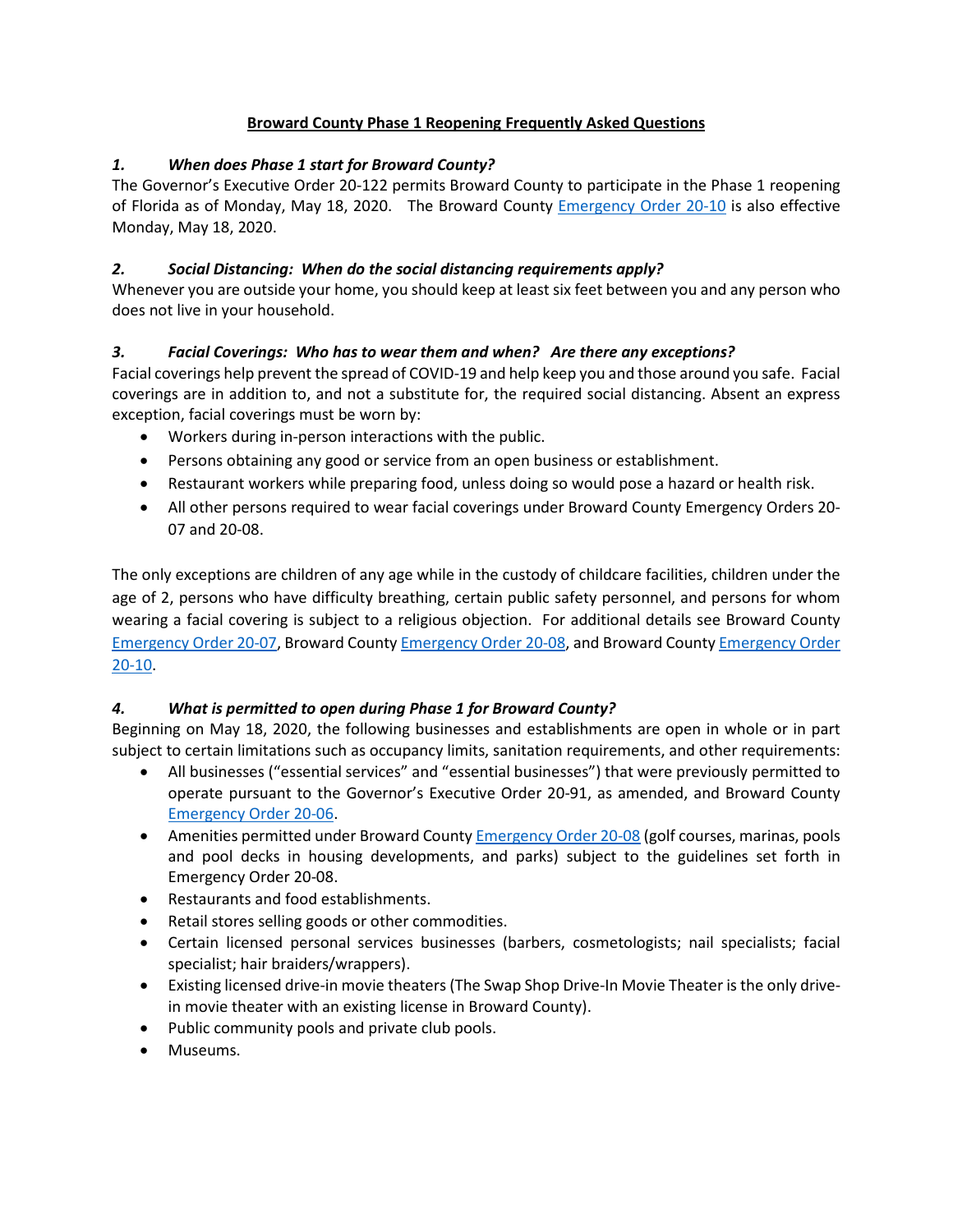Please note that these establishments are not required to open. If an establishment does open, it may choose to impose stricter requirements on its employees or customers. To determine if a particular business is open and what requirements may apply to employees or customers of that business, please reach out to the business directly.

# *5. May municipalities impose additional, stricter limitations?*

Yes. Municipalities may have stricter limitations than the County. Municipalities may also relax certain outdoor seating code restrictions to allow restaurants to expand their outdoor seating areas.

## *6. Must the owner of an establishment be present to ensure compliance with the guidelines set forth in the County's emergency orders?*

No, the owner is not required to be present, but the business is only permitted to operate in compliance with the requirements of the applicable Broward County Emergency Orders. Prior to opening, the business must have established protocols to ensure compliance with all applicable requirements.

# *7. Are all gyms and fitness centers open?*

No, commercial gyms and fitness centers remain closed pursuant to Broward County Emergency Order 20-10. Only gyms and fitness centers located within multi-family housing developments or community associations may open, subject to the limitations of Broward County Emergency Order 20-10. While the Governor's Executive Order 20-123 permits counties to reopen other gyms and fitness centers, commercial gyms and fitness centers are not open in Broward County at this time.

# *8. Are all restaurants and retail businesses required to open?*

No. While restaurants and retail businesses are permitted to open subject to certain occupancy and other limitations, businesses are not required to open. Other considerations may influence whether a business determines it can safely reopen. Please contact the restaurant or retail business directly for more information.

# *9. What are the current restaurant occupancy limits?*

Indoor seating areas are limited to 50% maximum capacity of the establishment. The combined total number of persons present in the indoor and outdoor areas must not exceed the combined total maximum capacity as stated in the restaurant's certificate of occupancy. If the certificate of occupancy does not state a maximum capacity, the applicable limit is the maximum occupancy posted at the establishment per the Florida Building Code and Fire Prevention Code. For example, if a restaurant capacity limit is 100 patrons and the restaurant has 10 employees (note: employees are not included in the calculation), the restaurant can sit 50 patrons indoors and 50 patrons outdoors, or 30 patrons indoors and 70 patrons outdoors. Per the Governor's Executive Order 20-123, employees are excluded from the calculations.

# *10. Do occupancy limits apply to businesses that were already operating prior to Broward County entering Phase 1?*

No. Businesses that were allowed to operate prior to May 18, 2020, may continue to operate without occupancy limitations.

# *11. Is the mall open? Is the food court at the mall open?*

Retail establishments are permitted to open subject to a 50% occupancy limitation, but are not required to open. Mall operators or individual stores may decide whether or not to open. Food courts at malls are permitted to reopen, subject to the limitations on restaurants and other food establishments found in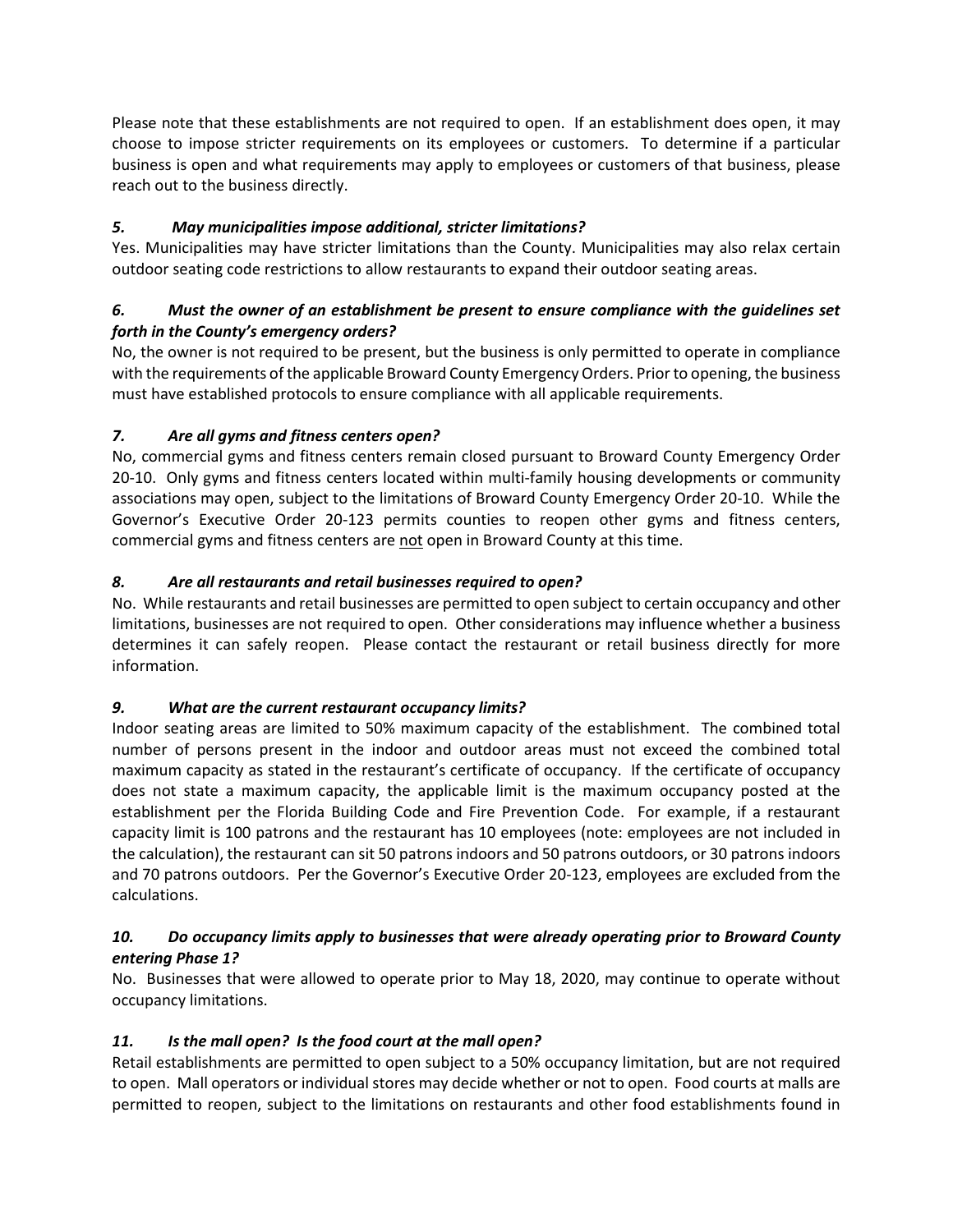Attachment 2 to Broward County Emergency Order 20-10. Please contact the retail establishment directly for more information on its status.

### *12. Are beaches open?*

Pursuant to the Governor's Executive Order 20-90 (extended by Emergency Order 20-114) and Broward County Emergency Order 20-09, beaches remain closed at this time. The County is working with local municipalities and neighboring counties to ensure that beaches are reopened at an appropriate time and in a safe manner.

### *13. Are pools open?*

Multi-family housing development pools (HOA, condominium pools, etc.) were permitted to open subject to the requirements of Broward County Emergency Order 20-08. All other pools and pool decks located within private clubs (such as YMCAs, yacht clubs, etc.), and county or municipal pools, may operate subject to the requirements of Broward County Emergency Order 20-10. Pools that are part of a commercial fitness facility are not open at this time. Hotel pools are also not open (except for pools in condominium hotels as stated in Broward County Emergency Order 20-08). Any particular HOA, condominium, private club, or community pool may choose to remain closed, and the decision to reopen may be subject to internal rules or regulations of that organization. For more information about the status of a pool located at any of the above mentioned amenity, please reach out directly to the owner, operator, property manager, or governing board of such amenity.

### *14. Are pet groomers allowed to open?*

No. Pet groomers are not included in the licensed personal services permitted under Emergency Order 20-10. The only licensed personal services permitted are those allowed under the Governor's Executive Order 20-120: barbers, cosmetologists; nail specialists; facial specialist; hair braiders/wrappers. For more information, see th[e Department of Business & Professional Regulation FAQs.](http://www.myfloridalicense.com/DBPR/os/documents/2020.05.09%20DBPR%20FAQs%20re%20Executive%20Order%2020-120.pdf)

#### *15. Are realtors and other real estate related businesses allowed to operate?*

Yes, residential and commercial real estate services were permitted services under the Governor's Executive Order 20-91, and are allowed to operate, including in-person showings, inspections, and closings, provided they operate in accordance with Broward County Emergency Order 20-10, including Attachment 1 thereto and the CDC guidelines on social distancing and facial coverings.

# *16. Can places of worship open? How are religious organizations impacted by Broward County's participation in Phase 1?*

Religious organizations continue to be strongly urged to follow CDC Guidelines, including the use of facial coverings, and to limit their gatherings to groups of no more than ten (10) people. However, there are no restrictions on religious services under the current orders.

# *17. Are hotels open in Broward County? What about vacation rentals?*

Broward County's hotels and motels remain open but only for essential lodgers, including members of the National Guard, medical personnel, and others assisting with COVID-19 response, pursuant to Broward County's Emergency Order 20-06 and the Governor's Executive Orders 20-89 and 20-91. Hotels and motels in Broward County are unable to accept new reservations at this time. Vacation rentals continue to be prohibited pursuant to the Governor's Executive Orders 20-87, as extended, and Executive Order 20-123.